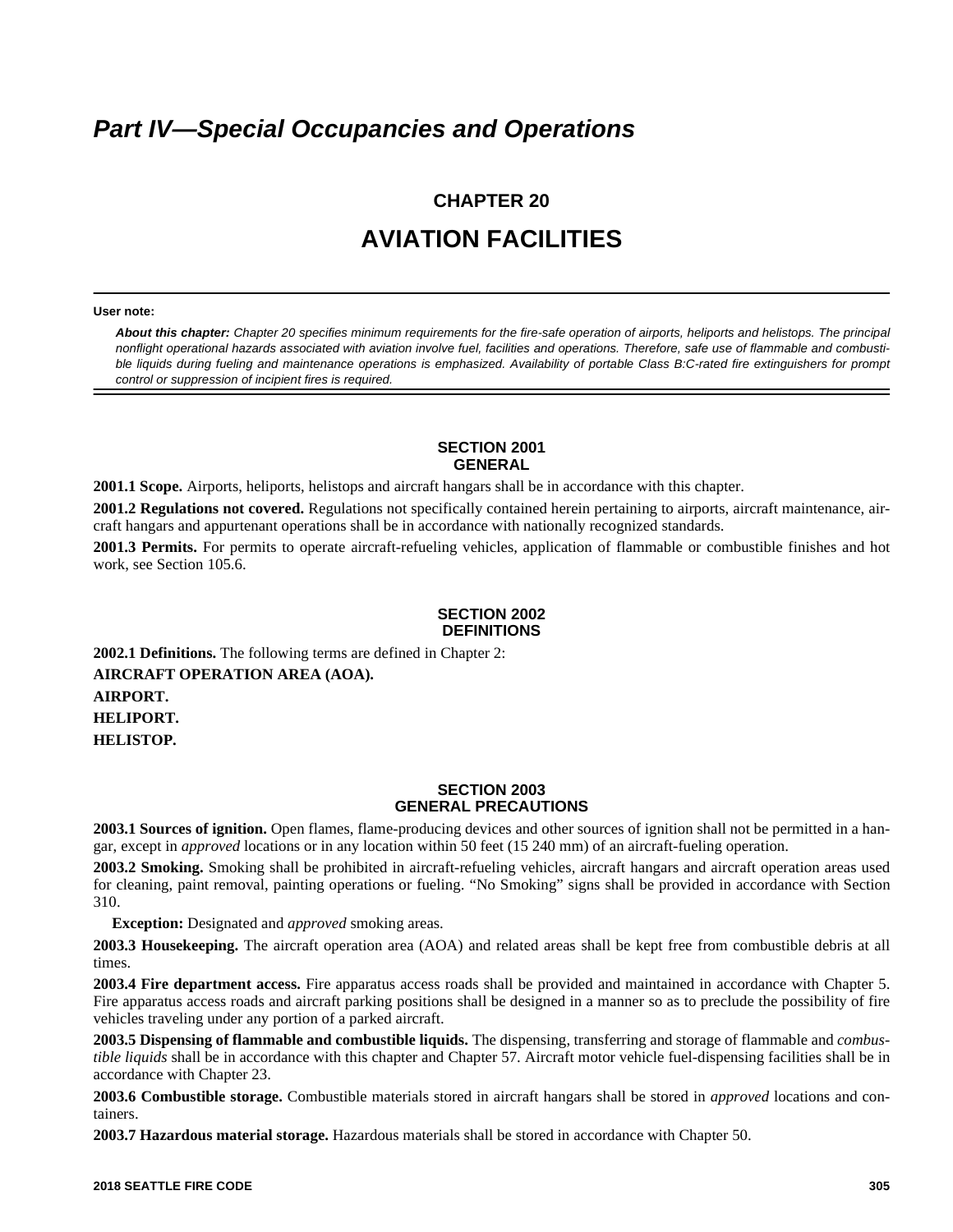## **SECTION 2004 AIRCRAFT MAINTENANCE**

**2004.1 Transferring flammable and combustible liquids.** Flammable and *combustible liquids* shall not be dispensed into or removed from a container, tank, vehicle or aircraft except in *approved* locations.

**2004.2 Application of flammable and combustible liquid finishes.** The application of flammable or Class II *combustible liquid* finishes is prohibited unless both of the following conditions are met:

1. The application of the liquid finish is accomplished in an *approved* location.

2. The application methods and procedures are in accordance with Chapter 24.

**2004.3 Cleaning parts.** Class IA flammable liquids shall not be used to clean aircraft, aircraft parts or aircraft engines. Cleaning with other flammable and *combustible liquids* shall be in accordance with Section 5705.3.6.

**2004.4 Spills.** Sections 2004.4.1 through 2004.4.3 shall apply to spills of flammable and *combustible liquids* and other hazardous materials. Fuel spill control shall also comply with Section 2006.11.

**2004.4.1 Cessation of work.** Activities in the affected area not related to the mitigation of the spill shall cease until the spilled material has been removed or the hazard has been mitigated.

**2004.4.2 Vehicle movement.** Aircraft or other vehicles shall not be moved through the spill area until the spilled material has been removed or the hazard has been mitigated.

**2004.4.3 Mitigation.** Spills shall be reported, documented and mitigated in accordance with the provisions of this chapter and Section 5003.3.

**2004.5 Running engines.** Aircraft engines shall not be run in aircraft hangars except in *approved* engine test areas.

**2004.6 Open flame.** Repairing of aircraft requiring the use of open flames, spark-producing devices or the heating of parts above 500°F (260°C) shall only be done outdoors or in an area complying with the provisions of the ((*International*)) *Seattle Building Code* for a Group F-1 occupancy.

**2004.7 Other aircraft maintenance.** Maintenance, repairs, modifications, or construction performed on aircraft not addressed elsewhere in this code shall be conducted in accordance with NFPA 410.

## **SECTION 2005 PORTABLE FIRE EXTINGUISHERS**

**2005.1 General.** Portable fire extinguishers suitable for flammable or *combustible liquid* and electrical-type fires shall be provided as specified in Sections 2005.2 through 2005.6 and Section 906. Extinguishers required by this section shall be inspected and maintained in accordance with Section 906.

**2005.2 On towing vehicles.** Vehicles used for towing aircraft shall be equipped with not less than one *listed* portable fire extinguisher complying with Section 906 and having a minimum rating of 20-B:C.

**2005.3 On welding apparatus.** Welding apparatus shall be equipped with not less than one *listed* portable fire extinguisher complying with Section 906 and having a minimum rating of 2-A:20-B:C.

**2005.4 On aircraft fuel-servicing tank vehicles.** Aircraft fuel-servicing tank vehicles shall be equipped with not less than two *listed* portable fire extinguishers complying with Section 906, each having a minimum rating of 20-B:C. A portable fire extinguisher shall be provided with *ready access* from either side of the vehicle.

**2005.5 On hydrant fuel-servicing vehicles.** Hydrant fuel-servicing vehicles shall be equipped with not less than one *listed* portable fire extinguisher complying with Section 906, and having a minimum rating of 20-B:C.

**2005.6 At fuel-dispensing stations.** Portable fire extinguishers at fuel-dispensing stations shall be located such that pumps or dispensers are not more than 75 feet (22 860 mm) from one such extinguisher. Fire extinguishers shall be provided as follows:

- 1. Where the open-hose discharge capacity of the fueling system is not more than 200 gallons per minute (13 L/s), not less than two *listed* portable fire extinguishers complying with Section 906 and having a minimum rating of 20-B:C shall be provided.
- 2. Where the open-hose discharge capacity of the fueling system is more than 200 gallons per minute (13 L/s) but not more than 350 gallons per minute (22 L/s), not less than one *listed* wheeled extinguisher complying with Section 906 and having a minimum extinguishing rating of 80-B:C, and a minimum agent capacity of 125 pounds (57 kg), shall be provided.
- 3. Where the open-hose discharge capacity of the fueling system is more than 350 gallons per minute (22 L/s), not less than two *listed* wheeled extinguishers complying with Section 906 and having a minimum rating of 80-B:C each, and a minimum capacity agent of 125 pounds (57 kg) of each, shall be provided.

**2005.7 Fire extinguisher access.** Access to portable fire extinguishers required by this chapter shall be maintained at all times. Where necessary, provisions shall be made to clear accumulations of snow, ice and other forms of weather-induced obstructions.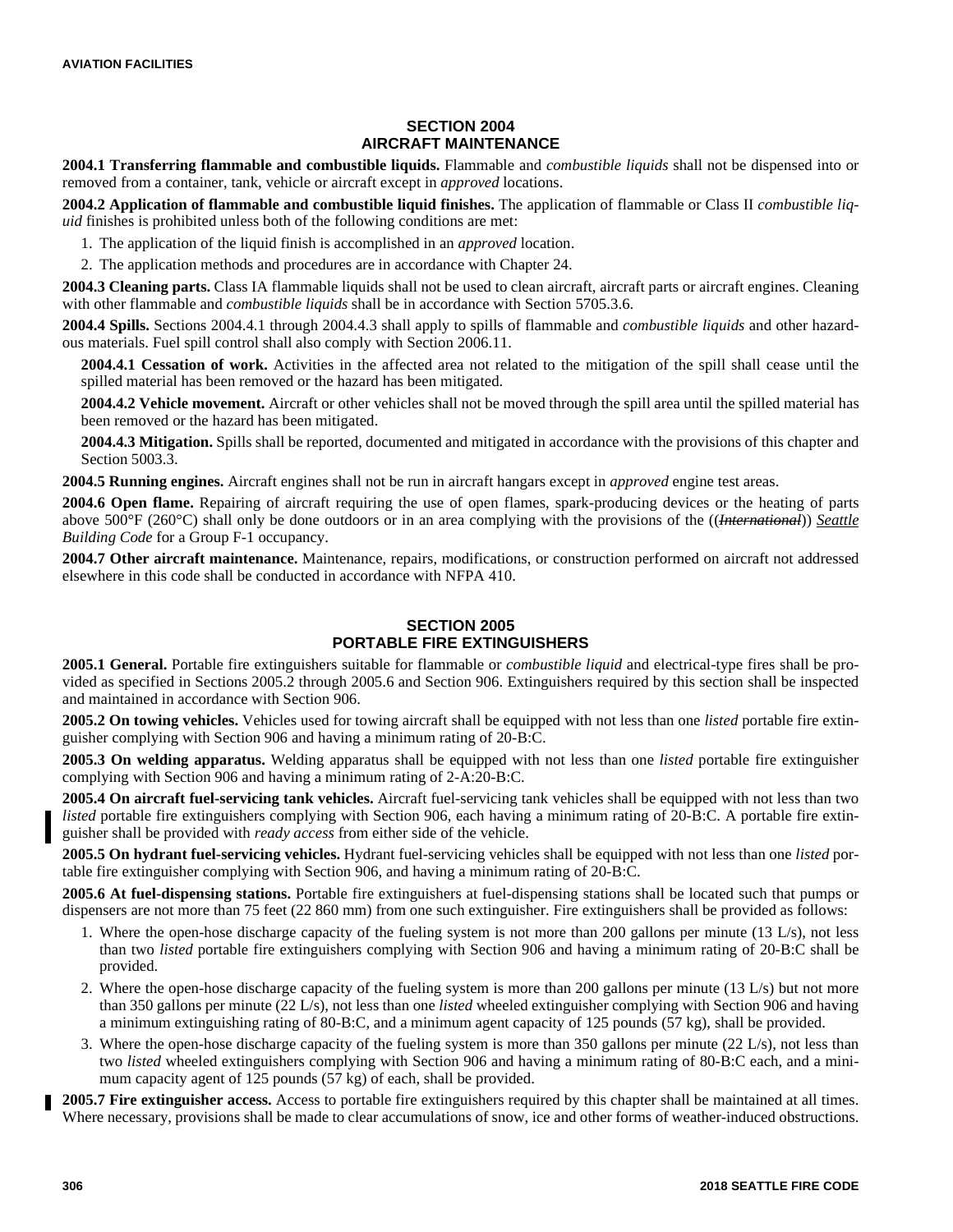**2005.7.1 Cabinets.** Cabinets and enclosed compartments used to house portable fire extinguishers shall be clearly marked with the words FIRE EXTINGUISHER in letters not less than 2 inches (51 mm) high. Cabinets and compartments shall be provided with *ready access* at all times.

**2005.8 Reporting use.** Use of a fire extinguisher under any circumstances shall be immediately reported to the manager of the airport and the *fire code official*.

### **SECTION 2006 AIRCRAFT FUELING**

**2006.1 Aircraft motor vehicle fuel-dispensing facilities.** Aircraft motor vehicle fuel-dispensing facilities shall be in accordance with Chapter 23.

**2006.2 Airport fuel systems.** Airport fuel systems shall be designed and constructed in accordance with NFPA 407.

**2006.3 Construction of aircraft-fueling vehicles and accessories.** Aircraft-fueling vehicles shall comply with this section and shall be designed and constructed in accordance with NFPA 407.

**2006.3.1 Transfer apparatus.** Aircraft-fueling vehicles shall be equipped and maintained with an *approved* transfer apparatus.

**2006.3.1.1 Internal combustion type.** Where such transfer apparatus is operated by an individual unit of the internalcombustion-motor type, such power unit shall be located as remotely as practicable from pumps, piping, meters, air eliminators, water separators, hose reels and similar equipment, and shall be housed in a separate compartment from any of the aforementioned items. The fuel tank in connection therewith shall be suitably designed and installed, and the maximum fuel capacity shall not exceed 5 gallons (19 L) where the tank is installed on the engine. The exhaust pipe, muffler and tail pipe shall be shielded.

**2006.3.1.2 Gear operated.** Where operated by gears or chains, the gears, chains, shafts, bearings, housing and all parts thereof shall be of an *approved* design and shall be installed and maintained in an *approved* manner.

**2006.3.1.3 Vibration isolation.** Flexible connections for the purpose of eliminating vibration are allowed if the material used therein is designed, installed and maintained in an *approved* manner, provided that such connections do not exceed 24 inches (610 mm) in length.

**2006.3.2 Pumps.** Pumps of a positive-displacement type shall be provided with a bypass relief valve set at a pressure of not more than 35 percent in excess of the normal working pressure of such unit. Such units shall be equipped and maintained with a pressure gauge on the discharge side of the pump.

**2006.3.3 Dispensing hoses and nozzles.** Hoses shall be designed for the transferring of hydrocarbon liquids and shall not be any longer than necessary to provide efficient fuel transfer operations. Hoses shall be equipped with an *approved* shutoff nozzle. Fuel-transfer nozzles shall be self-closing and designed to be actuated by hand pressure only. Notches and other devices shall not be used for holding a nozzle valve handle in the open position. Nozzles shall be equipped with a bonding cable complete with proper attachment for aircraft to be serviced.

**2006.3.4 Protection of electrical equipment.** Electric wiring, switches, lights and other sources of ignition, where located in a compartment housing piping, pumps, air eliminators, water separators, hose reels or similar equipment, shall be enclosed in a vapor-tight housing. Electrical motors located in such a compartment shall be of a type *approved* for use as specified in NFPA 70.

**2006.3.5 Venting of equipment compartments.** Compartments housing piping, pumps, air eliminators, water separators, hose reels and similar equipment shall be adequately ventilated at floor level or within the floor itself.

**2006.3.6 Accessory equipment.** Ladders, hose reels and similar accessory equipment shall be of an *approved* type and constructed substantially as follows:

- 1. Ladders constructed of noncombustible material are allowed to be used with or attached to aircraft-fueling vehicles, provided that the manner of attachment or use of such ladders is *approved* and does not constitute an additional fire or accident hazard in the operation of such fueling vehicles.
- 2. Hose reels used in connection with fueling vehicles shall be constructed of noncombustible materials and shall be provided with a packing gland or other device that will preclude fuel leakage between reels and fuel manifolds.

**2006.3.7 Electrical bonding provisions.** Transfer apparatus shall be metallically interconnected with tanks, chassis, axles and springs of aircraft-fueling vehicles.

**2006.3.7.1 Bonding cables.** Aircraft-fueling vehicles shall be provided and maintained with a substantial heavy-duty electrical cable of sufficient length to be bonded to the aircraft to be serviced. Such cable shall be metallically connected to the transfer apparatus or chassis of the aircraft-fueling vehicle on one end and shall be provided with a suitable metal clamp on the other end, to be fixed to the aircraft.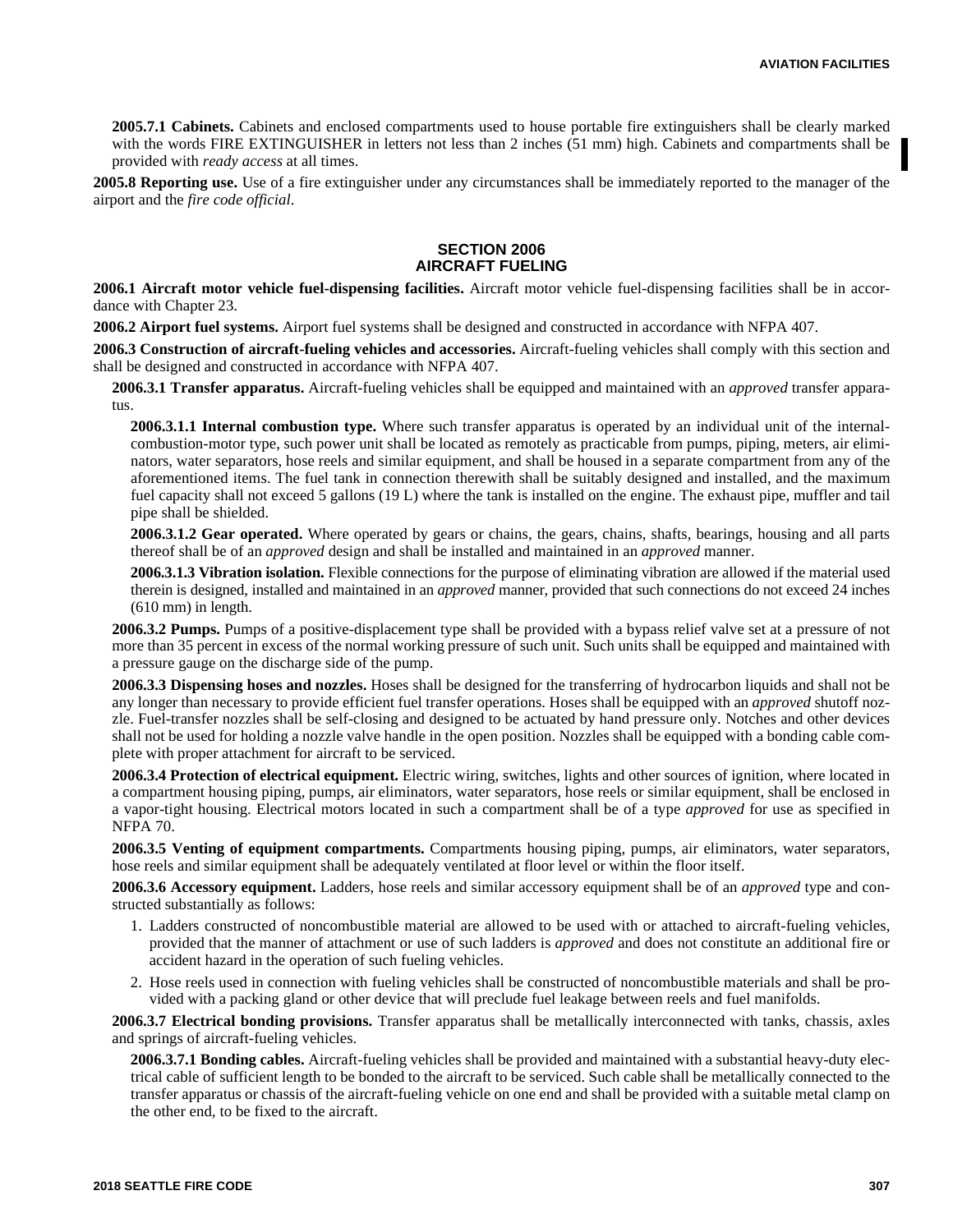**2006.3.7.2 Bonding cable protection.** The bonding cable shall be bare or have a transparent protective sleeve and be stored on a reel or in a compartment provided for no other purpose. It shall be carried in such a manner that it will not be subjected to sharp kinks or accidental breakage under conditions of general use.

**2006.3.8 Smoking.** Smoking in aircraft-fueling vehicles is prohibited. Signs to this effect shall be conspicuously posted in the driver's compartment of all fueling vehicles.

**2006.3.9 Smoking equipment.** Smoking equipment such as cigarette lighters and ash trays shall not be provided in aircraftfueling vehicles.

**2006.4 Operation, maintenance and use of aircraft-fueling vehicles.** The operation, maintenance and use of aircraft-fueling vehicles shall be in accordance with Sections 2006.4.1 through 2006.4.4 and other applicable provisions of this chapter.

**2006.4.1 Proper maintenance.** Aircraft-fueling vehicles and all related equipment shall be properly maintained and kept in good repair. Accumulations of oil, grease, fuel and other flammable or combustible materials is prohibited. Maintenance and servicing of such equipment shall be accomplished in *approved* areas.

**2006.4.2 Vehicle integrity.** Tanks, pipes, hoses, valves and other fuel delivery equipment shall be maintained leak free at all times.

**2006.4.3 Removal from service.** Aircraft-fueling vehicles and related equipment that are in violation of Section 2006.4.1 or 2006.4.2 shall be immediately defueled and removed from service and shall not be returned to service until proper repairs have been made.

**2006.4.4 Operators.** Aircraft-fueling vehicles that are operated by a person, firm or corporation other than the permittee or the permittee's authorized employee shall be provided with a legible sign visible from outside the vehicle showing the name of the person, firm or corporation operating such unit.

**2006.5 Fueling and defueling.** Aircraft-fueling and defueling operations shall be in accordance with Sections 2006.5.1 through 2006.5.5.

**2006.5.1 Positioning of aircraft-fueling vehicles.** Aircraft-fueling vehicles shall not be located, parked or permitted to stand in a position where such unit would obstruct egress from an aircraft should a fire occur during fuel-transfer operations. Aircraft-fueling vehicles shall not be located, parked or permitted to stand under any portion of an aircraft.

**Exception:** Aircraft-fueling vehicles shall be allowed to be located under aircraft wings during underwing fueling of turbine-engine powered aircraft.

**2006.5.1.1 Fueling vehicle egress.** A clear path shall be maintained for aircraft-fueling vehicles to provide for prompt and timely egress from the fueling area.

**2006.5.1.2 Aircraft vent openings.** A clear space of not less than 10 feet (3048 mm) shall be maintained between aircraft fuel-system vent openings and any part or portion of an aircraft-fueling vehicle.

**2006.5.1.3 Parking.** Prior to leaving the cab, the aircraft-fueling vehicle operator shall ensure that the parking brake has been set. Not less than two chock blocks not less than 5 inches by 5 inches by 12 inches (127 mm by 127 mm by 305 mm) in size and dished to fit the contour of the tires shall be utilized and positioned in such a manner as to preclude movement of the vehicle in any direction.

**2006.5.2 Electrical bonding.** Aircraft-fueling vehicles shall be electrically bonded to the aircraft being fueled or defueled. Bonding connections shall be made prior to making fueling connections and shall not be disconnected until the fuel-transfer operations are completed and the fueling connections have been removed.

Where a hydrant service vehicle or cart is used for fueling, the hydrant coupler shall be connected to the hydrant system prior to bonding the fueling equipment to the aircraft.

**2006.5.2.1 Conductive hose.** In addition to the bonding cable required by Section 2006.5.2, conductive hose shall be used for all fueling operations.

**2006.5.2.2 Bonding conductors on transfer nozzles.** Transfer nozzles shall be equipped with *approved* bonding conductors that shall be clipped or otherwise positively engaged with the bonding attachment provided on the aircraft adjacent to the fuel tank cap prior to removal of the cap.

**Exception:** In the case of overwing fueling where an appropriate bonding attachment adjacent to the fuel fill port has not been provided on the aircraft, the fueling operator shall touch the fuel tank cap with the nozzle spout prior to removal of the cap. The nozzle shall be kept in contact with the fill port until fueling is completed.

**2006.5.2.3 Funnels.** Where required, metal funnels are allowed to be used during fueling operations. Direct contact between the fueling receptacle, the funnel and the fueling nozzle shall be maintained during the fueling operation.

**2006.5.3 Training.** Aircraft-fueling vehicles shall be attended and operated only by persons instructed in methods of proper use and operation and who are qualified to use such fueling vehicles in accordance with minimum safety requirements.

**2006.5.3.1 Fueling hazards.** Fuel-servicing personnel shall know and understand the hazards associated with each type of fuel dispensed by the airport fueling-system operator.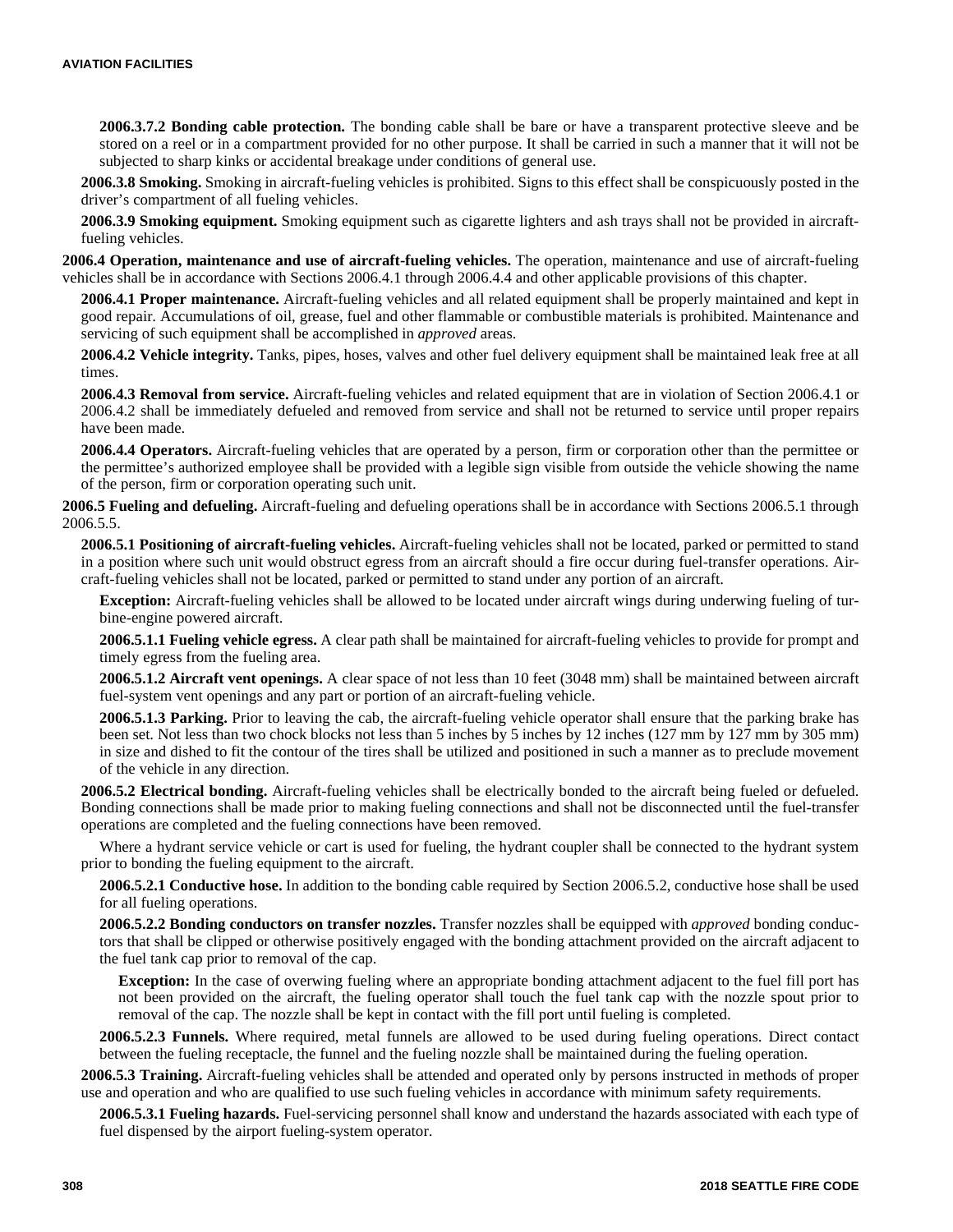**2006.5.3.2 Fire safety training.** Employees of fuel agents who fuel aircraft, accept fuel shipments or otherwise handle fuel shall receive *approved* fire safety training.

**2006.5.3.2.1 Fire extinguisher training.** Fuel-servicing personnel shall receive *approved* training in the operation of fire-extinguishing equipment.

**2006.5.3.2.2 Records.** The airport fueling-system operator shall maintain records of all training administered to its employees.

**2006.5.4 Transfer personnel.** During fuel-transfer operations, a qualified person shall be in control of each transfer nozzle and another qualified person shall be in immediate control of the fuel-pumping equipment to shut off or otherwise control the flow of fuel from the time fueling operations are begun until they are completed.

#### **Exceptions:**

- 1. For underwing refueling, the person stationed at the point of fuel intake is not required.
- 2. For overwing refueling, the person stationed at the fuel pumping equipment shall not be required where the person at the fuel dispensing device is within 75 feet (22 800 mm) of the emergency shutoff device; is not on the wing of the aircraft and has a clear and unencumbered path to the fuel pumping equipment; and the fuel dispensing line does not exceed 50 feet (15 240 mm) in length.

The fueling operator shall monitor the panel of the fueling equipment and the aircraft control panel during pressure fueling or shall monitor the fill port during overwing fueling.

**2006.5.5 Fuel flow control.** Fuel flow-control valves shall be operable only by the direct hand pressure of the operator. Removal of the operator's hand pressure shall cause an immediate cessation of the flow of fuel.

**2006.6 Emergency fuel shutoff.** Emergency fuel shutoff controls and procedures shall comply with Sections 2006.6.1 through 2006.6.4.

**2006.6.1 Controls.** Emergency fuel shutoff controls shall be provided with *ready access* at all times when the fueling system is being operated.

**2006.6.2 Notification of the fire department.** The fueling-system operator shall establish a procedure by which the fire department will be notified in the event of an activation of an emergency fuel shutoff control.

**2006.6.3 Determining cause.** Prior to reestablishment of normal fuel flow, the cause of fuel shutoff conditions shall be determined and corrected.

**2006.6.4 Testing.** Emergency fuel shutoff devices shall be operationally tested at intervals not exceeding three months. The fueling-system operator shall maintain testing records.

**2006.7 Protection of hoses.** Before an aircraft-fueling vehicle is moved, fuel transfer hoses shall be properly placed on the *approved* reel or in the compartment provided, or stored on the top decking of the fueling vehicle if proper height rail is provided for security and protection of such equipment. Fuel-transfer hose shall not be looped or draped over any part of the fueling vehicle, except as herein provided. Fuel-transfer hose shall not be dragged when such fueling vehicle is moved from one fueling position to another.

**2006.8 Loading and unloading.** Aircraft-fueling vehicles shall be loaded only at an *approved* loading rack. Such loading racks shall be in accordance with Section 5706.5.1.12.

#### **Exceptions:**

- 1. Aircraft-refueling units are allowed to be loaded from the fuel tanks of an aircraft during defueling operations.
- 2. Fuel transfer between tank vehicles is allowed to be performed in accordance with Section 5706.6 where the operation is not less than 200 feet (60 960 mm) from an aircraft.

The fuel cargo of such units shall be unloaded only by *approved* transfer apparatus into the fuel tanks of aircraft, underground storage tanks or *approved* gravity storage tanks.

**2006.9 Passengers.** Passenger traffic is allowed during the time fuel transfer operations are in progress, provided that the following provisions are strictly enforced by the *owner* of the aircraft or the *owner*'s authorized employee:

1. Smoking and producing an open flame in the cabin of the aircraft or the outside thereof within 50 feet (15 240 mm) of such aircraft shall be prohibited.

A qualified employee of the aircraft *owner* shall be responsible for seeing that the passengers are not allowed to smoke when remaining aboard the aircraft or while going across the ramp from the gate to such aircraft, or vice versa.

- 2. Passengers shall not be permitted to linger about the plane, but shall proceed directly between the loading gate and the aircraft.
- 3. Passenger loading stands or walkways shall be left in loading position until all fuel transfer operations are completed.
- 4. Fuel transfer operations shall not be performed on the main *exit* side of any aircraft containing passengers except when the *owner* of such aircraft or a capable and qualified employee of such *owner* remains inside the aircraft to direct and assist the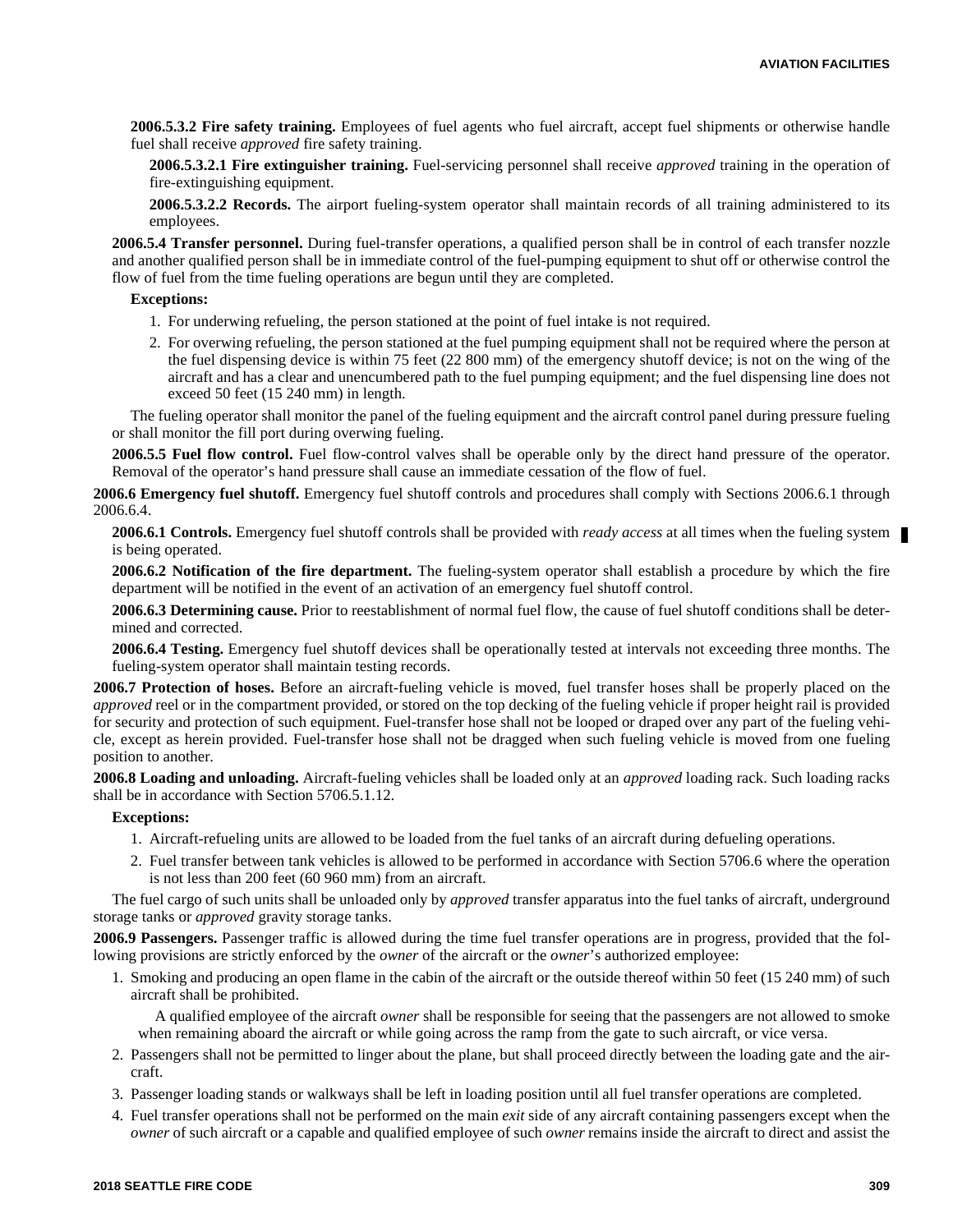escape of such passengers through regular and emergency *exits* in the event fire should occur during fuel transfer operations.

**2006.10 Sources of ignition.** Smoking and producing open flames within 50 feet (15 240 mm) of a point where fuel is being transferred shall be prohibited. Electrical and motor-driven devices shall not be connected to or disconnected from an aircraft at any time fueling operations are in progress on such aircraft.

**2006.11 Fuel spill prevention and procedures.** Fuel spill prevention and the procedures for handling spills shall comply with Sections 2006.11.1 through 2006.11.7.

**2006.11.1 Fuel-service equipment maintenance.** Aircraft fuel-servicing equipment shall be maintained and kept free from leaks. Fuel-servicing equipment that malfunctions or leaks shall not be continued in service.

**2006.11.2 Transporting fuel nozzles.** Fuel nozzles shall be carried utilizing appropriate handles. Dragging fuel nozzles along the ground shall be prohibited.

**2006.11.3 Drum fueling.** Fueling from drums or other containers having a capacity greater than 5 gallons (19 L) shall be accomplished with the use of an *approved* pump.

**2006.11.4 Fuel spill procedures.** The fueling-system operator shall establish procedures to follow in the event of a fuel spill. These procedures shall be comprehensive and shall provide for all of the following:

- 1. Upon observation of a fuel spill, the aircraft-fueling operator shall immediately stop the delivery of fuel by releasing hand pressure from the fuel flow-control valve.
- 2. Failure of the fuel control valve to stop the continued spillage of fuel shall be cause for the activation of the appropriate emergency fuel shutoff device.
- 3. A supervisor for the fueling-system operator shall respond to the fuel spill area immediately.

**2006.11.5 Notification of the fire department.** The fire department shall be notified of any fuel spill that is considered a hazard to people or property or which meets one or more of the following criteria:

- 1. Any dimension of the spill is greater than 10 feet (3048 mm).
- 2. The spill area is greater than 50 square feet  $(4.65 \text{ m}^2)$ .
- 3. The fuel flow is continuous in nature.

**2006.11.6 Investigation required.** An investigation shall be conducted by the fueling-system operator of all spills requiring notification of the fire department. The investigation shall provide conclusive proof of the cause and verification of the appropriate use of emergency procedures. Where it is determined that corrective measures are necessary to prevent future incidents of the same nature, they shall be implemented immediately.

**2006.11.7 Multiple fuel delivery vehicles.** Simultaneous delivery of fuel from more than one aircraft-fueling vehicle to a single aircraft-fueling manifold is prohibited unless proper backflow prevention devices are installed to prevent fuel flow into the tank vehicles.

**2006.12 Aircraft engines and heaters.** Operation of aircraft onboard engines and combustion heaters shall be terminated prior to commencing fuel service operations and shall remain off until the fuel-servicing operation is completed.

**Exception:** In an emergency, a single jet engine is allowed to be operated during fuel servicing where all of the following conditions are met:

- 1. The emergency shall have resulted from an onboard failure of the aircraft's auxiliary power unit.
- 2. Restoration of auxiliary power to the aircraft by ground support services is not available.
- 3. The engine to be operated is either at the rear of the aircraft or on the opposite side of the aircraft from the fuel service operation.
- 4. The emergency operation is in accordance with a written procedure *approved* by the *fire code official*.

**2006.13 Vehicle and equipment restrictions.** During aircraft-fueling operations, only the equipment actively involved in the fueling operation is allowed within 50 feet (15 240 mm) of the aircraft being fueled. Other equipment shall be prohibited in this area until the fueling operation is complete.

A clear space of not less than 10 feet (3048 mm) shall be maintained between aircraft fuel-system vent openings and any part or portion of aircraft-servicing vehicles or equipment.

**Exception:** Aircraft-fueling operations utilizing single-point refueling with a sealed, mechanically locked fuel line connection and the fuel is not a Class I flammable liquid.

**2006.13.1 Overwing fueling.** Vehicles or equipment shall not be allowed beneath the trailing edge of the wing when aircraft fueling takes place over the wing and the aircraft fuel-system vents are located on the upper surface of the wing.

**2006.14 Electrical equipment.** Electrical equipment, including but not limited to, battery chargers, ground or auxiliary power units, fans, compressors or tools, shall not be operated, nor shall they be connected or disconnected from their power source, during fuel service operations.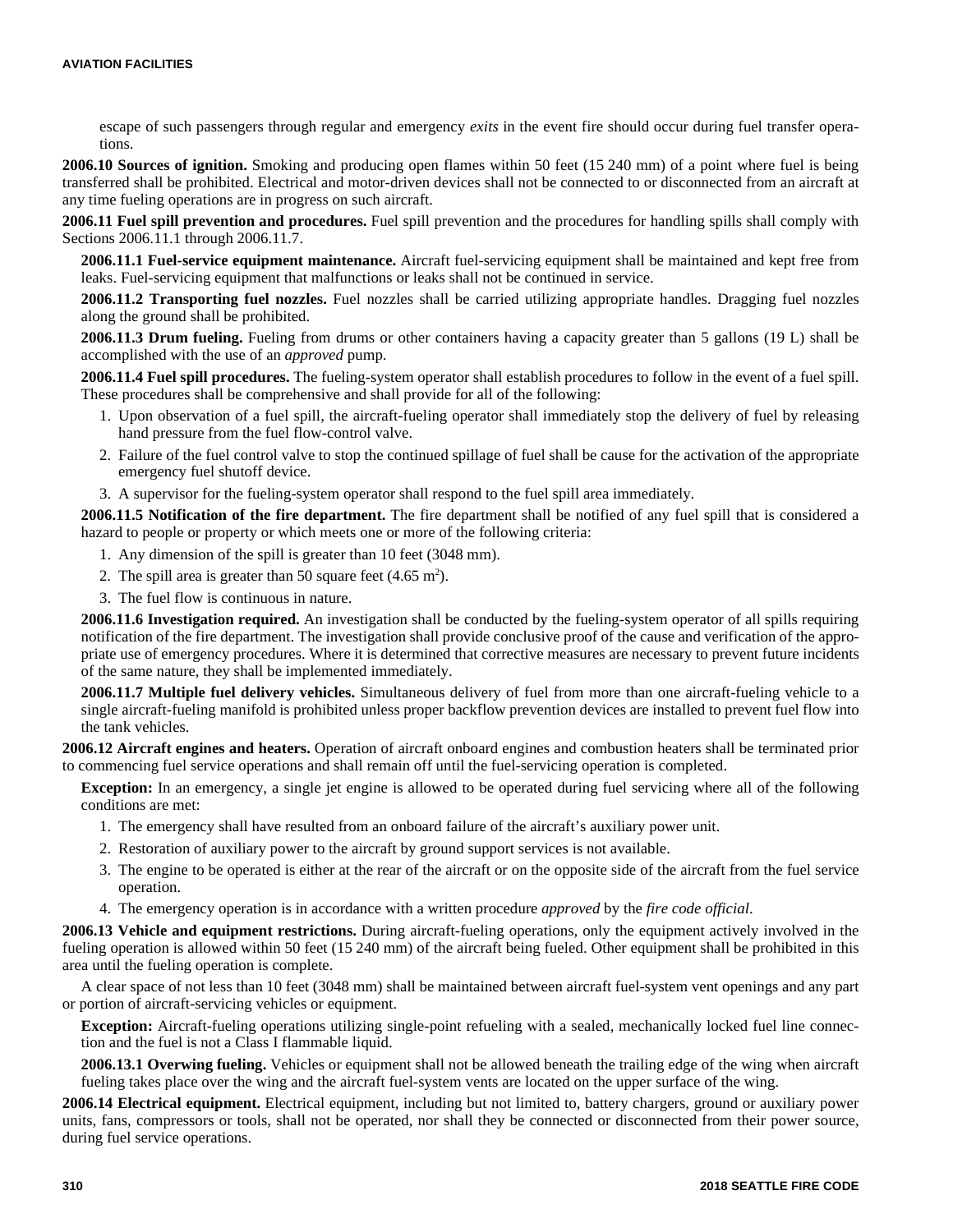**2006.14.1 Other equipment.** Electrical or other spark-producing equipment shall not be used within 10 feet (3048 mm) of fueling equipment, aircraft fill or vent points, or spill areas unless that equipment is intrinsically safe and *approved* for use in an explosive atmosphere.

**2006.15 Open flames.** Open flames and open-flame devices are prohibited within 50 feet (15 240 mm) of any aircraft fuel-servicing operation or fueling equipment.

**2006.15.1 Other areas.** The *fire code official* is authorized to establish other locations where open flames and open-flame devices are prohibited.

**2006.15.2 Matches and lighters.** Personnel assigned to and engaged in fuel-servicing operations shall not carry matches or lighters on or about their person. Matches or lighters shall be prohibited in, on or about aircraft-fueling equipment.

**2006.16 Lightning procedures.** The *fire code official* is authorized to require the airport authority and the fueling-system operator to establish written procedures to follow when lightning flashes are detected on or near the airport. These procedures shall establish criteria for the suspension and resumption of aircraft-fueling operations.

**2006.17 Fuel-transfer locations.** Aircraft fuel-transfer operations shall be prohibited indoors.

**Exception:** In aircraft hangars built in accordance with the provisions of the *International Building Code* for Group F-1 occupancies, aircraft fuel-transfer operations are allowed where either of the following conditions exist:

- 1. Necessary to accomplish aircraft fuel-system maintenance operations. Such operations shall be performed in accordance with nationally recognized standards.
- 2. The fuel being used has a *flash point* greater than 100°F (37.8°C).

**2006.17.1 Position of aircraft.** Aircraft being fueled shall be positioned such that any fuel system vents and other fuel tank openings are not less than:

- 1. Twenty-five feet (7620 mm) from buildings or structures other than jet bridges.
- 2. Fifty feet (15 240 mm) from air intake vents for boiler, heater or incinerator rooms.

**2006.17.2 Fire equipment access.** Access for fire service equipment to aircraft shall be maintained during fuel-servicing operations.

**2006.18 Defueling operations.** The requirements for fueling operations contained in this section shall also apply to aircraft defueling operations. Additional procedures shall be established by the fueling-system operator to prevent overfilling of the tank vehicle used in the defueling operation.

**2006.19 Maintenance of aircraft-fueling hose.** Aircraft-fueling hoses shall be maintained in accordance with Sections 2006.19.1 through 2006.19.4.

**2006.19.1 Inspections.** Hoses used to fuel or defuel aircraft shall be inspected periodically to ensure their serviceability and suitability for continued service. The fuel-service operator shall maintain records of all tests and inspections performed on fueling hoses. Hoses found to be defective or otherwise damaged shall be immediately removed from service.

**2006.19.1.1 Daily inspection.** Each hose shall be inspected daily. This inspection shall include a complete visual scan of the exterior for evidence of damage, blistering or leakage. Each coupling shall be inspected for evidence of leaks, slippage or misalignment.

**2006.19.1.2 Monthly inspection.** A more thorough inspection, including pressure testing, shall be accomplished for each hose on a monthly basis. This inspection shall include examination of the fuel delivery inlet screen for rubber particles, which indicates problems with the hose lining.

**2006.19.2 Damaged hose.** Hose that has been subjected to severe abuse shall be immediately removed from service. Such hoses shall be hydrostatically tested prior to being returned to service.

**2006.19.3 Repairing hose.** Hoses are allowed to be repaired by removing the damaged portion and recoupling the undamaged end. When recoupling hoses, only couplings designed and *approved* for the size and type of hose in question shall be used. Hoses repaired in this manner shall be visually inspected and hydrostatically tested prior to being placed back in service.

**2006.19.4 New hose.** New hose shall be visually inspected prior to being placed into service.

**2006.20 Aircraft fuel-servicing vehicles parking.** Unattended aircraft fuel-servicing vehicles shall be parked in areas that provide for both the unencumbered dispersal of vehicles in the event of an emergency and the control of leakage such that adjacent buildings and storm drains are not contaminated by leaking fuel.

**2006.20.1 Parking area design.** Parking areas for tank vehicles shall be designed and utilized such that a clearance of 10 feet (3048 mm) is maintained between each parked vehicle for fire department access. In addition, a minimum clearance of 50 feet (15 240 mm) shall be maintained between tank vehicles and parked aircraft and structures other than those used for the maintenance or garaging of aircraft fuel-servicing vehicles.

**2006.21 Radar equipment.** Aircraft fuel-servicing operations shall be prohibited while the weather-mapping radar of that aircraft is operating.